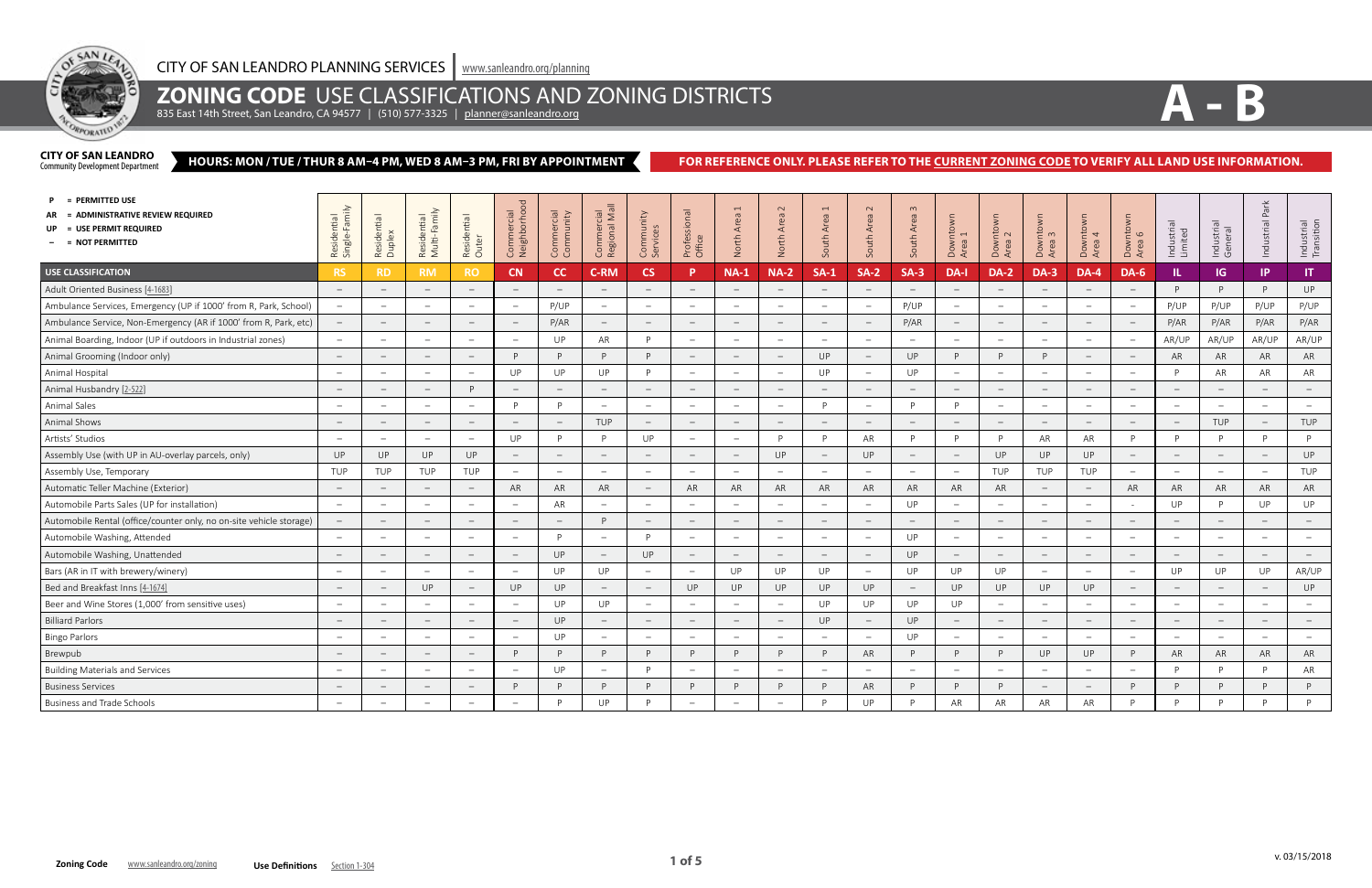

## **ZONING CODE** USE CLASSIFICATIONS AND ZONING DISTRICTS

835 East 14th Street, San Leandro, CA 94577 | (510) 577-3325 | <u>[planner@sanleandro.org](mailto:planner%40sanleandro.org?subject=)</u>

#### **HOURS: MON / TUE / THUR 8 AM–4 PM, WED 8 AM–3 PM, FRI BY APPOINTMENT CITY OF SAN LEANDRO**<br>Community Development Department

### FOR REFERENCE ONLY. PLEASE REFER TO THE **CURRENT ZONING CODE** TO VERIFY ALL LAND USE INFORMATION.

v. 03/15/2018



| = PERMITTED USE<br>= ADMINISTRATIVE REVIEW REQUIRED<br>= USE PERMIT REQUIRED<br>- = NOT PERMITTED | amily<br>Residential<br>Single-Fami<br>ingle | Residential<br>Duplex    | Residential<br>Multi-Family     | Residential<br>Outer            | Commercial<br>Neighborhood      | Commercial<br>Community         | Commercial<br>Regional Mall     | Community<br>Services           | Professional<br>Office          | $\overline{ }$<br>Area<br>North | $\sim$<br>Area<br>North         | $\overline{ }$<br>Area<br>outh  | $\sim$<br>Area<br>South  | $\infty$<br>South Area          | Downtown<br>Area 1              | Downto<br>Area 2<br>Area        | Downtown<br>Area 3              | <b>OWO</b><br>Downto<br>Area 4  | Downtown<br>Area 6              | Industrial<br>Limited           | Industrial<br>General           | Park<br>Industrial              | Industrial<br>Transition        |
|---------------------------------------------------------------------------------------------------|----------------------------------------------|--------------------------|---------------------------------|---------------------------------|---------------------------------|---------------------------------|---------------------------------|---------------------------------|---------------------------------|---------------------------------|---------------------------------|---------------------------------|--------------------------|---------------------------------|---------------------------------|---------------------------------|---------------------------------|---------------------------------|---------------------------------|---------------------------------|---------------------------------|---------------------------------|---------------------------------|
| <b>USE CLASSIFICATION</b>                                                                         | <b>RS</b>                                    | <b>RD</b>                | <b>RM</b>                       | <b>RO</b>                       | CN                              | cc                              | <b>C-RM</b>                     | <b>CS</b>                       | D                               | <b>NA-1</b>                     | <b>NA-2</b>                     | $SA-1$                          | $SA-2$                   | $SA-3$                          | DA-I                            | <b>DA-2</b>                     | <b>DA-3</b>                     | DA-4                            | <b>DA-6</b>                     | IL.                             | IG                              | IP                              | $\mathsf{I}$                    |
| Cafés (AR if 2,000 sf or more or dining area of 1,000 sf or more)                                 | $\hspace{0.1mm}-\hspace{0.1mm}$              | $\overline{\phantom{m}}$ | $\hspace{0.1mm}-\hspace{0.1mm}$ | $-$                             | P                               | P                               | P                               | P                               |                                 | P                               | D                               | P                               | AR                       | P.                              | P                               | D                               | P                               | P                               | P                               | AR                              | AR                              | AR                              | AR                              |
| <b>Catering Services</b>                                                                          | $\sim$                                       | $\overline{\phantom{m}}$ | $\hspace{0.1mm}$                | $\overline{\phantom{m}}$        | <b>D</b>                        | P                               | AR                              | $\overline{\phantom{a}}$        | $\hspace{0.1mm}-\hspace{0.1mm}$ | $\hspace{0.1mm}-\hspace{0.1mm}$ | $\overline{\phantom{a}}$        | AR                              | $\overline{\phantom{a}}$ | D                               | P                               | UP                              | $\overline{\phantom{a}}$        | $\overline{\phantom{m}}$        | <sup>D</sup>                    | D                               | P                               | P                               | P                               |
| Christmas Tree and Pumpkin Sales                                                                  | $\overline{\phantom{a}}$                     | $\overline{\phantom{m}}$ | $\hspace{0.1mm}-\hspace{0.1mm}$ | $\hspace{0.1mm}-\hspace{0.1mm}$ | <b>TUP</b>                      | TUP                             | TUP                             | TUP                             | $\hspace{0.1mm}-\hspace{0.1mm}$ | TUP                             | TUP                             | TUP                             | TUP                      | TUP                             | TUP                             | TUP                             | $\overline{\phantom{m}}$        | $\hspace{0.1mm}-\hspace{0.1mm}$ | TUP                             | TUP                             | TUP                             | $\overline{\phantom{m}}$        | TUP                             |
| Circuses and Carnivals                                                                            | $\hspace{0.1mm}-\hspace{0.1mm}$              | $\overline{\phantom{m}}$ | $\equiv$                        | $-$ .                           | $\hspace{0.1mm}-\hspace{0.1mm}$ | TUP                             | TUP                             | $-$                             | $\hspace{0.1mm}-\hspace{0.1mm}$ | TUP                             | TUP                             | TUP                             | TUP                      | TUP                             | $\overline{\phantom{a}}$        | $\overline{\phantom{a}}$        | $-$ .                           | $\overline{\phantom{m}}$        | <b>TUP</b>                      | $\hspace{0.1mm}-\hspace{0.1mm}$ | $\hspace{0.1mm}-\hspace{0.1mm}$ | $-$ .                           | TUP                             |
| Coin-op Laundry and Dry Cleaning                                                                  | $\hspace{0.1mm}-\hspace{0.1mm}$              | $\overline{\phantom{m}}$ | $\hspace{0.1mm}-\hspace{0.1mm}$ | $\overline{\phantom{m}}$        | $\hspace{0.1mm}-\hspace{0.1mm}$ | UP                              | $\overline{\phantom{a}}$        | $-$                             |                                 | $\hspace{0.1mm}-\hspace{0.1mm}$ | $\hspace{0.1mm}$                | UP                              | UP                       | UP                              | UP                              | $\overline{\phantom{0}}$        | $\overline{\phantom{m}}$        | $\overline{\phantom{m}}$        | $\hspace{0.1mm}-\hspace{0.1mm}$ | $\hspace{0.1mm}-\hspace{0.1mm}$ | $\hspace{0.1mm}$                | $\overline{\phantom{m}}$        | UP                              |
| <b>Commercial Filming</b>                                                                         | TUP                                          | <b>TUP</b>               | TUP                             | TUP                             | TUP                             | TUP                             | TUP                             | TUP                             | <b>TUP</b>                      | TUP                             | TUP                             | TUP                             | TUP                      | TUP                             | TUP                             | TUP                             | TUP                             | TUP                             | TUP                             | TUP                             | TUP                             | TUP                             | TUP                             |
| <b>Commercial Parking Facility</b>                                                                | $\hspace{0.1mm}$                             | $\overline{\phantom{m}}$ | $\hspace{0.1mm}-\hspace{0.1mm}$ | $\qquad \qquad -$               | $\hspace{0.1mm}-\hspace{0.1mm}$ | <b>UP</b>                       | P                               | $ \,$                           | UP                              | $\hspace{0.1mm}-\hspace{0.1mm}$ | $\hspace{0.1mm}-\hspace{0.1mm}$ | $\hspace{0.1mm}$                | $\qquad \qquad -$        | UP                              | UP                              | UP                              | $ \,$                           | $\overline{\phantom{a}}$        | $-$                             | $\hspace{0.1mm}-\hspace{0.1mm}$ | $\hspace{0.1mm}-\hspace{0.1mm}$ | $\overline{\phantom{a}}$        | $\hspace{0.1mm}-\hspace{0.1mm}$ |
| <b>Commercial Recreation</b>                                                                      | $\hspace{0.1mm}-\hspace{0.1mm}$              | $\overline{\phantom{m}}$ | $\hspace{0.1mm}-\hspace{0.1mm}$ | $\overline{\phantom{m}}$        | $\overline{\phantom{m}}$        | UP                              | UP                              | $-$                             |                                 | UP                              | UP                              | UP                              | $-$                      | UP                              | UP                              | UP                              | $\overline{\phantom{m}}$        |                                 | $\overline{\phantom{a}}$        | $\hspace{0.1mm}-\hspace{0.1mm}$ | $\hspace{0.1mm}-\hspace{0.1mm}$ | $\overline{\phantom{0}}$        | AR                              |
| <b>Communications Facilities</b>                                                                  |                                              |                          | $\hspace{0.1mm}$                | $\overline{\phantom{m}}$        |                                 | P                               | UP                              | $-$                             |                                 | $\hspace{0.1mm}-\hspace{0.1mm}$ |                                 | P                               | $-$                      | P                               | P                               |                                 | $\overline{\phantom{m}}$        |                                 | UP                              | P.                              | P                               | P                               | P                               |
| Community Gardens                                                                                 | AR                                           | AR                       | AR                              | AR                              | AR                              | AR                              | AR                              | $\overline{\phantom{m}}$        |                                 | AR                              | AR                              | AR                              | AR                       | AR                              | AR                              | AR                              | AR                              | AR                              | AR                              | AR                              | AR                              | AR                              | AR                              |
| <b>Convalescent Facilities</b>                                                                    | $\hspace{0.1mm}-\hspace{0.1mm}$              | $\overline{\phantom{m}}$ | $\hspace{0.1mm}$                | $\overline{\phantom{m}}$        | $\hspace{0.1mm}-\hspace{0.1mm}$ | $\overline{\phantom{0}}$        | $\overline{\phantom{m}}$        | $ \,$                           | UP                              | $\hspace{0.1mm}-\hspace{0.1mm}$ | $\overline{\phantom{m}}$        | UP                              | UP                       | $\hspace{0.1mm}-\hspace{0.1mm}$ | $\overline{\phantom{0}}$        | UP                              | $\overline{\phantom{m}}$        | $\overline{\phantom{m}}$        | $\overline{\phantom{a}}$        | $\hspace{0.1mm}-\hspace{0.1mm}$ | $\hspace{0.1mm}-\hspace{0.1mm}$ | $\overline{\phantom{0}}$        | $\overline{\phantom{m}}$        |
| Convenience Stores (1,000' from sensitive uses)                                                   | $\overline{\phantom{0}}$                     | $\overline{\phantom{0}}$ | $\overline{\phantom{0}}$        | $\overline{\phantom{a}}$        | $\overline{\phantom{a}}$        | UP                              | $\overline{\phantom{a}}$        | $\overline{\phantom{m}}$        |                                 | $\hspace{0.1mm}-\hspace{0.1mm}$ | $\overline{\phantom{0}}$        | $\overline{\phantom{a}}$        | $\qquad \qquad -$        | UP                              | $\hspace{0.1mm}-\hspace{0.1mm}$ | $\overline{\phantom{0}}$        | $-$                             | $\overline{\phantom{0}}$        | $\overline{\phantom{a}}$        | $\hspace{0.1mm}-\hspace{0.1mm}$ | $\overline{\phantom{0}}$        | $\overline{\phantom{m}}$        | $\overline{\phantom{a}}$        |
| Corporation Yards                                                                                 | $\hspace{0.1mm}$                             | $\overline{\phantom{a}}$ | $\hspace{0.1mm}$                | $\hspace{0.1mm}-\hspace{0.1mm}$ | $\hspace{0.1mm}-\hspace{0.1mm}$ | $\hspace{0.1mm}-\hspace{0.1mm}$ | $\hspace{0.1mm}-\hspace{0.1mm}$ | $\hspace{0.1mm}-\hspace{0.1mm}$ | $\overline{\phantom{a}}$        | $\hspace{0.1mm}-\hspace{0.1mm}$ | $\hspace{0.1mm}-\hspace{0.1mm}$ | $\hspace{0.1mm}$                | $ \,$                    | $\hspace{0.1mm}-\hspace{0.1mm}$ | $\hspace{0.1mm}-\hspace{0.1mm}$ | $\hspace{0.1mm}-\hspace{0.1mm}$ | $\hspace{0.1cm} -$              | $\hspace{0.1mm}-\hspace{0.1mm}$ | $\hspace{0.1mm}-\hspace{0.1mm}$ | UP                              | <b>UP</b>                       | $\hspace{0.1mm}-\hspace{0.1mm}$ | UP                              |
| Cultural Institutions                                                                             | $\hspace{0.1mm}$                             | $\overline{\phantom{a}}$ | $\hspace{0.1mm}-\hspace{0.1mm}$ | $-$                             | UP                              | UP                              | UP                              | UP                              | UP                              | $\hspace{0.1mm}-\hspace{0.1mm}$ | $\hspace{0.1mm}-\hspace{0.1mm}$ | UP                              | UP                       | UP                              | UP                              | UP                              | UP                              | UP                              | UP                              | UP                              | UP                              | UP                              | AR                              |
| Dance Club                                                                                        | $\hspace{0.1mm}-\hspace{0.1mm}$              | $\overline{\phantom{m}}$ | $\hspace{0.1mm}-\hspace{0.1mm}$ | $\overline{\phantom{m}}$        | $\overline{\phantom{a}}$        | UP                              | $\overline{\phantom{a}}$        | $ \,$                           |                                 | $\hspace{0.1mm}-\hspace{0.1mm}$ | $\hspace{0.1mm}-\hspace{0.1mm}$ | UP                              | $ \,$                    | UP                              | UP                              | $\hspace{0.1mm}$                | $\hspace{0.1mm}-\hspace{0.1mm}$ | $\overline{\phantom{m}}$        | $\overline{\phantom{m}}$        | UP                              | UP                              | UP                              | UP                              |
| Day Care, General                                                                                 | AR                                           | AR                       | AR                              | AR                              | AR                              | AR                              | D                               | $ \,$                           | AR                              | $-$                             | $\hspace{0.1mm}-\hspace{0.1mm}$ | AR                              | AR                       | $\overline{\phantom{m}}$        | AR                              | AR                              | AR                              | AR                              | AR                              | AR                              | AR                              | AR                              | AR                              |
| Day Care, Large Family                                                                            | P                                            | D                        | P                               | P                               | $\hspace{0.1mm}-\hspace{0.1mm}$ | $\hspace{0.1mm}-\hspace{0.1mm}$ | $\overline{\phantom{m}}$        | $\overline{\phantom{a}}$        |                                 | $\hspace{0.1mm}-\hspace{0.1mm}$ | $\hspace{0.1mm}-\hspace{0.1mm}$ | $\hspace{0.1mm}-\hspace{0.1mm}$ | $ \,$                    | $\hspace{0.1mm}-\hspace{0.1mm}$ | $\hspace{0.1mm}-\hspace{0.1mm}$ | D                               | P                               |                                 | $\hspace{0.1mm}-\hspace{0.1mm}$ | $\hspace{0.1mm}-\hspace{0.1mm}$ | $\hspace{0.1mm}-\hspace{0.1mm}$ | $ \,$                           | $-$                             |
| Day Care, Limited (for existing residences only)                                                  | P                                            | D                        | P                               | P                               | <b>D</b>                        | $\equiv$                        | $\overline{\phantom{m}}$        | $\overline{\phantom{m}}$        | $\overline{\phantom{0}}$        | $\hspace{0.1mm}$                | $\overline{\phantom{a}}$        | $\hspace{0.1mm}-\hspace{0.1mm}$ | AR                       | $\hspace{0.1mm}-\hspace{0.1mm}$ | $\equiv$                        | $\overline{\phantom{a}}$        | P                               | P                               | $\hspace{0.1mm}-\hspace{0.1mm}$ | $\overline{\phantom{0}}$        | $\overline{\phantom{0}}$        | $\overline{\phantom{a}}$        | $\overline{\phantom{m}}$        |
| Department Store (Size parameters in DA-1)                                                        | $\hspace{0.1mm}$                             | $\qquad \qquad -$        | $\hspace{0.1mm}$                | $\hspace{0.1mm}-\hspace{0.1mm}$ | $\hspace{0.1mm}-\hspace{0.1mm}$ | <b>UP</b>                       | P                               | $\qquad \qquad -$               | $\hspace{0.1mm}-\hspace{0.1mm}$ | $\hspace{0.1mm}-\hspace{0.1mm}$ | $\qquad \qquad -$               | UP                              | $ \,$                    | UP                              | P/UP                            | $\qquad \qquad -$               | $ \,$                           | $\qquad \qquad -$               | $\qquad \qquad -$               | $\hspace{0.1mm}$                | $\qquad \qquad -$               | $\qquad \qquad -$               | $\qquad \qquad -$               |
| Drive-up Facility                                                                                 | $\hspace{0.1mm}-\hspace{0.1mm}$              |                          | $\overline{\phantom{m}}$        | $\overline{\phantom{m}}$        |                                 | UP                              | UP                              | UP                              |                                 | $\hspace{0.1mm}-\hspace{0.1mm}$ | $\overline{\phantom{0}}$        | UP                              | $-$                      | UP                              | UP                              | $\overline{\phantom{m}}$        | $\overline{\phantom{m}}$        | $\overline{\phantom{a}}$        | $\overline{\phantom{a}}$        | UP                              | UP                              | UP                              | UP                              |
| Drugstore, without drive-up (Size parameters in SA-2, DA-1)                                       | $\overline{\phantom{a}}$                     |                          | $\overline{\phantom{m}}$        |                                 | UP                              | P                               | D                               | $\overline{\phantom{m}}$        |                                 | UP                              | UP                              | AR                              | UP                       | AR                              | P/UP                            | UP                              | $\hspace{0.1mm}-\hspace{0.1mm}$ |                                 | UP                              | UP                              | UP                              | $\overline{\phantom{m}}$        | UP                              |
| Emergency Health Care                                                                             | $\overline{\phantom{a}}$                     |                          | $\overline{\phantom{a}}$        |                                 |                                 | UP                              | UP                              | $-$                             | UP                              | $\overline{\phantom{a}}$        |                                 | UP                              | $-$                      | UP                              | UP                              | UP                              | $\overline{\phantom{m}}$        |                                 | $\overline{\phantom{a}}$        | UP                              | D                               | UP                              | P                               |
| Emergency Shelters (within 0.5 mi of BART in II)                                                  | $\hspace{0.1mm}-\hspace{0.1mm}$              |                          | $\hspace{0.1mm}-\hspace{0.1mm}$ | $\hspace{0.1mm}-\hspace{0.1mm}$ | $\hspace{0.1mm}-\hspace{0.1mm}$ | $\hspace{0.1mm}-\hspace{0.1mm}$ | $\overline{\phantom{a}}$        | $\hspace{0.1mm}-\hspace{0.1mm}$ | $\hspace{0.1mm}-\hspace{0.1mm}$ | $\hspace{0.1mm}-\hspace{0.1mm}$ | $\overline{\phantom{m}}$        | $\overline{\phantom{m}}$        | $-$                      | $\hspace{0.1mm}-\hspace{0.1mm}$ | $\hspace{0.1mm}-\hspace{0.1mm}$ | $\qquad \qquad -$               | $ \,$                           | $\hspace{0.1mm}-\hspace{0.1mm}$ | $\hspace{0.1mm}-\hspace{0.1mm}$ |                                 | $\hspace{0.1mm}$                | $\qquad \qquad -$               | UP                              |
| Entertainment Events (UP in IG, IL and IP Districts if AU Overlay)                                | $\overline{\phantom{0}}$                     | $\overline{\phantom{m}}$ | $\overline{\phantom{a}}$        |                                 | UP                              | UP                              | UP                              | $\overline{\phantom{0}}$        |                                 | UP                              | UP                              | UP                              | UP                       | UP                              | <b>UP</b>                       | UP                              | $\overline{\phantom{m}}$        |                                 | UP                              | $\overline{\phantom{m}}$        | $\overline{\phantom{0}}$        | $\overline{\phantom{0}}$        | UP                              |
| <b>Equipment Sales</b>                                                                            | $\hspace{0.1mm}-\hspace{0.1mm}$              |                          | $\overline{\phantom{a}}$        |                                 |                                 |                                 |                                 | P                               |                                 |                                 |                                 |                                 |                          |                                 |                                 |                                 | $\overline{\phantom{a}}$        |                                 |                                 |                                 | D                               |                                 | P                               |
| Farmers' Market                                                                                   | $\overline{\phantom{0}}$                     | $\overline{\phantom{m}}$ | $\hspace{0.1mm}$                | $\overline{\phantom{m}}$        | UP                              | UP                              | UP                              | UP                              | UP                              | UP                              | UP                              | UP                              | $\overline{\phantom{m}}$ | UP                              | UP                              | UP                              | $\hspace{0.1mm}-\hspace{0.1mm}$ | $\overline{\phantom{m}}$        | $\overline{\phantom{m}}$        | UP                              | UP                              | UP                              | UP                              |
| Fast Food, Large Scale (Not along E 14th in DA-1) [4-1630]                                        | $\hspace{0.1mm}-\hspace{0.1mm}$              | $\overline{\phantom{0}}$ | $\equiv$                        | $\overline{\phantom{m}}$        | $\overline{\phantom{a}}$        | UP                              | UP                              | $\overline{\phantom{0}}$        | $-$                             | $\equiv$                        | $\overline{\phantom{m}}$        | UP                              | $-$                      | UP                              | UP                              |                                 | $\equiv$                        |                                 | UP                              | UP                              | UP                              | UP                              | UP                              |
| Fast Food, Small Scale (AR if 500' of R in CC) [4-1630]                                           | $\overline{\phantom{a}}$                     | $\overline{\phantom{0}}$ | $\sim$                          | $-$ .                           | AR                              | P/AR                            | <b>D</b>                        | P                               | $-$                             | $\hspace{0.1mm}-\hspace{0.1mm}$ | AR                              | AR                              | UP                       | <sup>D</sup>                    | AR                              | UP                              | UP                              | <b>UP</b>                       | UP                              | AR                              | AR                              | AR                              | AR                              |
| Financial Inst., Check Cashing/Personal Loans (Limit Location/Hrs)                                | $\equiv$                                     | $\overline{\phantom{m}}$ | $\hspace{0.1mm}-\hspace{0.1mm}$ | $ \,$                           | $\hspace{0.1mm}-\hspace{0.1mm}$ | UP                              | $\overline{\phantom{m}}$        | $\overline{\phantom{m}}$        | $\hspace{0.1mm}-\hspace{0.1mm}$ | $\equiv$                        |                                 | UP                              | $-$                      | UP                              | $\equiv$                        |                                 | $\equiv$                        | $\hspace{0.1mm}-\hspace{0.1mm}$ | $\overline{\phantom{m}}$        | $\hspace{0.1mm}-\hspace{0.1mm}$ | $\hspace{0.1mm}-\hspace{0.1mm}$ | $ \,$                           | $-$                             |
| Financial Inst., Retail (e.g. banks, credit unions)                                               | $\sim$                                       |                          | $\hspace{0.1mm}-\hspace{0.1mm}$ | $\overline{\phantom{m}}$        | D                               | P                               | D                               | $\equiv$                        | D                               | P                               | D                               | P                               | UP                       |                                 | P                               |                                 | $\overline{\phantom{m}}$        |                                 | P                               | D                               | P                               | P                               | P                               |
| Food Processing, General                                                                          | $\hspace{0.1mm}-\hspace{0.1mm}$              | $\overline{\phantom{m}}$ | $\hspace{0.1mm}$                | $\overline{\phantom{m}}$        | $\hspace{0.1mm}-\hspace{0.1mm}$ | $\overline{\phantom{m}}$        | $\overline{\phantom{0}}$        | $-$                             |                                 | $\hspace{0.1mm}-\hspace{0.1mm}$ | $\overline{\phantom{a}}$        | $\overline{\phantom{a}}$        | $-$                      | $\hspace{0.1mm}-\hspace{0.1mm}$ | $\hspace{0.1mm}-\hspace{0.1mm}$ |                                 | $ \,$                           | $\overline{\phantom{a}}$        | $\equiv$                        | UP                              | P                               | UP                              | P                               |
| Food Processing, Limited                                                                          | $\overline{\phantom{0}}$                     |                          | $\equiv$                        | $\overline{\phantom{m}}$        | $\hspace{0.1mm}-\hspace{0.1mm}$ | $\hspace{0.1mm}-\hspace{0.1mm}$ | $\overline{\phantom{0}}$        | $-$                             |                                 | $\equiv$                        | $\overline{\phantom{a}}$        | $\overline{\phantom{0}}$        | $\overline{\phantom{m}}$ | $\overline{\phantom{a}}$        | $\equiv$                        | $\overline{\phantom{m}}$        | $\overline{\phantom{m}}$        |                                 | $\overline{\phantom{a}}$        | P                               | P                               | P                               | P                               |
| Fortunetelling Establishment                                                                      | $\hspace{0.1mm}-\hspace{0.1mm}$              |                          | $\hspace{0.1mm}-\hspace{0.1mm}$ | $-$                             | $\overline{\phantom{a}}$        | UP                              | $\overline{\phantom{m}}$        | $-$                             | $\hspace{0.1mm}-\hspace{0.1mm}$ | $\hspace{0.1mm}-\hspace{0.1mm}$ |                                 | UP                              | UP                       | UP                              | $\overline{\phantom{m}}$        |                                 | $\equiv$                        | $\overline{\phantom{m}}$        | $ \,$                           | $\hspace{0.1mm}-\hspace{0.1mm}$ | $\overline{\phantom{a}}$        | $\qquad \qquad -$               | $\overline{\phantom{m}}$        |
| Furniture, Electronic and Appliance Sales (See sizes SA-2, DA-1)                                  | $\frac{1}{2}$                                |                          | $\overline{\phantom{m}}$        |                                 | UP                              | P                               | P                               | P                               |                                 | P                               | D                               | UP                              | UP                       | <b>D</b>                        | P/UP                            | AR                              | $\qquad -$                      |                                 |                                 | UP                              | UP                              | UP                              | UP                              |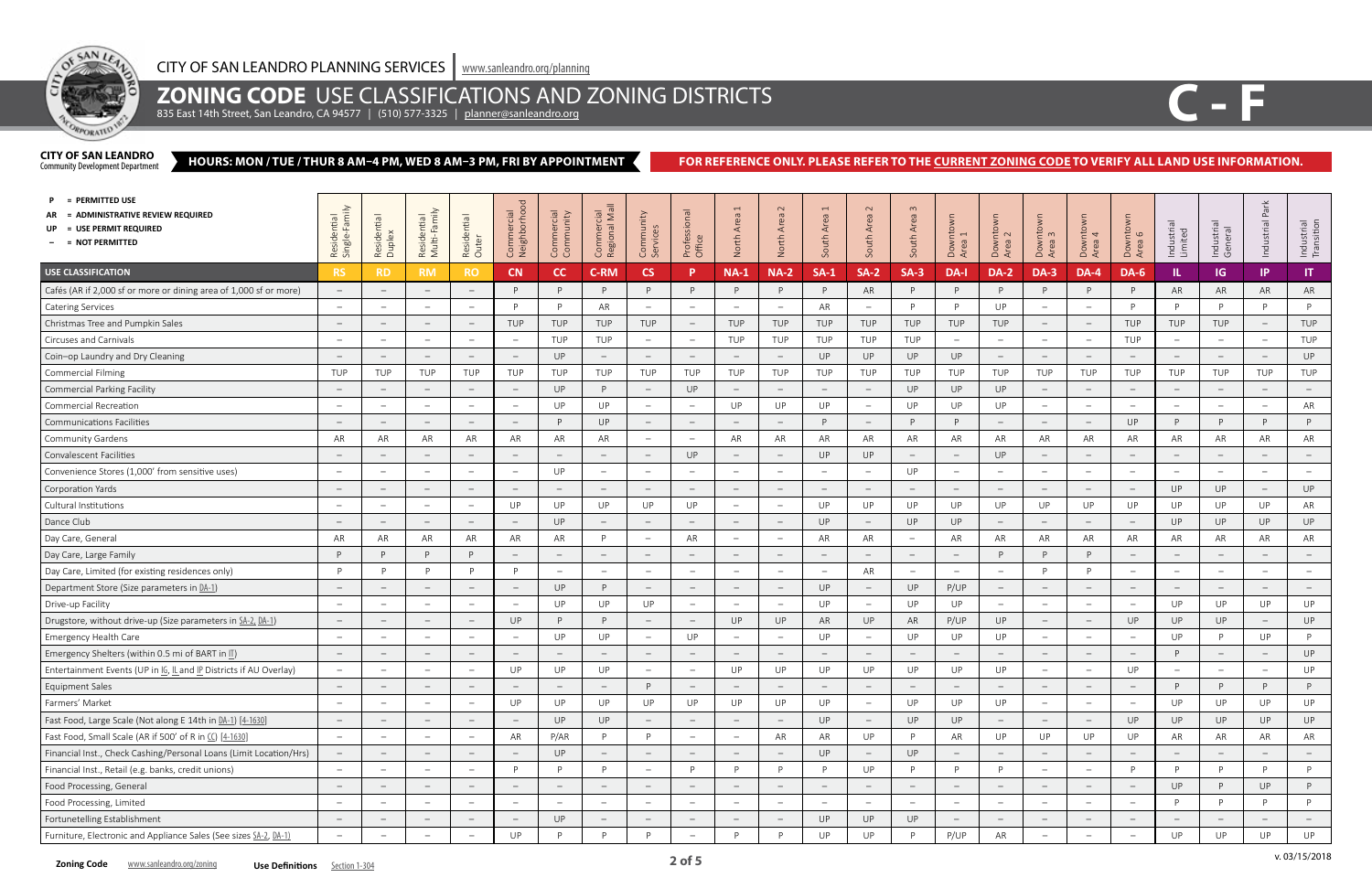

## **ZONING CODE** USE CLASSIFICATIONS AND ZONING DISTRICTS

835 East 14th Street, San Leandro, CA 94577 | (510) 577-3325 | <u>[planner@sanleandro.org](mailto:planner%40sanleandro.org?subject=)</u>

#### **HOURS: MON / TUE / THUR 8 AM–4 PM, WED 8 AM–3 PM, FRI BY APPOINTMENT CITY OF SAN LEANDRO**<br>Community Development Department

### FOR REFERENCE ONLY. PLEASE REFER TO THE **CURRENT ZONING CODE** TO VERIFY ALL LAND USE INFORMATION.



| = PERMITTED USE<br>= ADMINISTRATIVE REVIEW REQUIRED<br>= USE PERMIT REQUIRED<br>$-$ = NOT PERMITTED | min<br>Residential<br>Single-Famil | Residential<br>Duplex           | Residential<br>Multi-Family     | Residential<br>Outer            | Commercial<br>Neighborhood      | Commercial<br>Community         | Commercial<br>Regional Mall     | Community<br>Services           | Professional<br>Office          | $\overline{ }$<br>Area<br>North | $\sim$<br>Area<br>North         | $\overline{ }$<br>Area<br>South | $\sim$<br>Area<br>South         | $\omega$<br>South Area          | Downtown<br>Area 1              | Downtown<br>Area 2              | Downtown<br>Area 3              | intown <sub>1</sub> 4<br>Down<br>Area | Downtown<br>Area 6              | Industrial<br>Limited           | Industrial<br>General           | Park<br>Industrial              | Industrial<br>Transition        |
|-----------------------------------------------------------------------------------------------------|------------------------------------|---------------------------------|---------------------------------|---------------------------------|---------------------------------|---------------------------------|---------------------------------|---------------------------------|---------------------------------|---------------------------------|---------------------------------|---------------------------------|---------------------------------|---------------------------------|---------------------------------|---------------------------------|---------------------------------|---------------------------------------|---------------------------------|---------------------------------|---------------------------------|---------------------------------|---------------------------------|
| <b>USE CLASSIFICATION</b>                                                                           | <b>RS</b>                          | <b>RD</b>                       | <b>RM</b>                       | <b>RO</b>                       | CN                              | cc                              | <b>C-RM</b>                     | <b>CS</b>                       | P                               | <b>NA-1</b>                     | $NA-2$                          | $SA-1$                          | $SA-2$                          | $SA-3$                          | DA-I                            | <b>DA-2</b>                     | <b>DA-3</b>                     | <b>DA-4</b>                           | <b>DA-6</b>                     | IL.                             | <b>IG</b>                       | IP                              | IT                              |
| Game Center                                                                                         | $\hspace{0.1mm}-\hspace{0.1mm}$    | $\hspace{0.1mm}-\hspace{0.1mm}$ | $\hspace{0.1mm}$                | $\hspace{0.1mm}-\hspace{0.1mm}$ | $\hspace{0.1mm}-\hspace{0.1mm}$ | UP                              | AR                              | $\hspace{0.1mm}-\hspace{0.1mm}$ |                                 | $\hspace{0.1mm}-\hspace{0.1mm}$ | $\overline{\phantom{a}}$        | UP                              | $\qquad \qquad -$               | UP                              | UP                              |                                 | $\hspace{0.1mm}-\hspace{0.1mm}$ | $\qquad \qquad -$                     | AR                              | UP                              | UP                              | $\qquad \qquad -$               | UP                              |
| Garage and Yard Sale (Max 2 times per year)                                                         | P                                  | D                               | P                               | P                               |                                 | $\overline{\phantom{0}}$        | $\overline{\phantom{m}}$        | $-$                             |                                 | $\hspace{0.1mm}-\hspace{0.1mm}$ | $\qquad \qquad -$               | $\overline{\phantom{0}}$        | $\hspace{0.1mm}-\hspace{0.1mm}$ |                                 | $\hspace{0.1mm}-\hspace{0.1mm}$ |                                 | P                               | D                                     |                                 |                                 | $\overline{\phantom{a}}$        | $\overline{\phantom{0}}$        |                                 |
| Government Office                                                                                   |                                    |                                 | $\overline{\phantom{a}}$        | $\overline{\phantom{m}}$        | UP                              | UP                              | D                               | $\overline{\phantom{m}}$        |                                 | $\hspace{0.1mm}-\hspace{0.1mm}$ |                                 | D                               | AR                              | P                               | P                               |                                 | $-$                             |                                       | UP                              | D                               | P                               |                                 | P                               |
| <b>Group Housing</b>                                                                                | $\overline{\phantom{0}}$           |                                 | UP                              | $-$                             |                                 | $\hspace{0.1mm}-\hspace{0.1mm}$ | $\overline{\phantom{m}}$        | $\overline{\phantom{m}}$        | UP                              | $\hspace{0.1mm}-\hspace{0.1mm}$ |                                 | UP                              | UP                              | UP                              | $\hspace{0.1mm}-\hspace{0.1mm}$ | UP                              | UP                              | UP                                    | $\overline{\phantom{a}}$        |                                 | $\overline{\phantom{a}}$        | $\overline{\phantom{0}}$        | $\overline{\phantom{m}}$        |
| Gun or Weapon Shop                                                                                  | $\hspace{0.1mm}-\hspace{0.1mm}$    |                                 | $\hspace{0.1mm}-\hspace{0.1mm}$ | $\hspace{0.1mm}-\hspace{0.1mm}$ | $\hspace{0.1mm}-\hspace{0.1mm}$ | UP                              | $\overline{\phantom{m}}$        | $\hspace{0.1mm}-\hspace{0.1mm}$ |                                 | $\hspace{0.1mm}-\hspace{0.1mm}$ | $\overline{\phantom{0}}$        | $\overline{\phantom{m}}$        | $\hspace{0.1mm}-\hspace{0.1mm}$ | $\hspace{0.1mm}-\hspace{0.1mm}$ | $\hspace{0.1mm}-\hspace{0.1mm}$ |                                 | $\hspace{0.1mm}-\hspace{0.1mm}$ | $\hspace{0.1mm}-\hspace{0.1mm}$       | $\hspace{0.1mm}-\hspace{0.1mm}$ |                                 | $\hspace{0.1mm}-\hspace{0.1mm}$ | $-$                             | $\hspace{0.1mm}$                |
| Health and Fitness Centers                                                                          | $\hspace{0.1mm}-\hspace{0.1mm}$    | $\overline{\phantom{m}}$        | $\hspace{0.1mm}-\hspace{0.1mm}$ | $\overline{\phantom{0}}$        | AR                              | P                               | D                               | P                               | UP                              | P                               | P                               | P                               | AR                              | D                               | P                               | UP                              | AR                              | AR                                    | P.                              | D                               | P                               | D                               | P                               |
| Home Improvement and Interior Decor. (see SA-2, DA-1 for sizes)                                     | $\hspace{0.1mm}-\hspace{0.1mm}$    | $\overline{\phantom{m}}$        | $\hspace{0.1mm}$                | $\overline{\phantom{a}}$        | UP                              | P                               | D                               | P                               |                                 | UP                              | UP                              | UP                              | UP                              | P                               | P/UP                            | UP                              | UP                              | UP                                    | UP                              |                                 | P                               | D                               | P                               |
| Horticulture, Limited                                                                               | $\overline{\phantom{0}}$           | $\overline{\phantom{m}}$        | $\overline{\phantom{a}}$        | P                               | $\hspace{0.1mm}-\hspace{0.1mm}$ | $\sim$                          | $\overline{\phantom{a}}$        | $\overline{\phantom{a}}$        | $\overline{\phantom{0}}$        | $\hspace{0.1mm}-\hspace{0.1mm}$ | $\overline{\phantom{a}}$        | $\hspace{0.1mm}-\hspace{0.1mm}$ | $\overline{\phantom{a}}$        | $\overline{\phantom{a}}$        | $\overline{\phantom{m}}$        | $\hspace{0.1mm}-\hspace{0.1mm}$ | $\sim$                          | $\overline{\phantom{m}}$              | $\overline{\phantom{m}}$        | $\hspace{0.1mm}-\hspace{0.1mm}$ | $\hspace{0.1mm}-\hspace{0.1mm}$ | $\overline{\phantom{m}}$        | $\overline{\phantom{a}}$        |
| Hospitals                                                                                           | $\hspace{0.1mm}-\hspace{0.1mm}$    | $\overline{\phantom{m}}$        | $\hspace{0.1mm}-\hspace{0.1mm}$ | $\overline{\phantom{m}}$        | $\hspace{0.1mm}-\hspace{0.1mm}$ | <b>UP</b>                       | $\overline{\phantom{m}}$        | $ \,$                           | UP                              | $\hspace{0.1mm}-\hspace{0.1mm}$ | $\hspace{0.1mm}-\hspace{0.1mm}$ | UP                              | $ \,$                           | $\hspace{0.1mm}-\hspace{0.1mm}$ | $\hspace{0.1mm}-\hspace{0.1mm}$ | UP                              | $ \,$                           | $\hspace{0.1mm}-\hspace{0.1mm}$       | $\overline{\phantom{m}}$        | $\hspace{0.1mm}-\hspace{0.1mm}$ | $\hspace{0.1mm}-\hspace{0.1mm}$ | $\hspace{0.1mm}-\hspace{0.1mm}$ | $\hspace{0.1mm}-\hspace{0.1mm}$ |
| Hotels, Motels, and Time-Share Facilities                                                           | $\overline{\phantom{a}}$           | $\overline{\phantom{m}}$        | $\hspace{0.1mm}-\hspace{0.1mm}$ | $ \,$                           | $\hspace{0.1mm}-\hspace{0.1mm}$ | UP                              | UP                              | $ \,$                           |                                 | $\hspace{0.1mm}-\hspace{0.1mm}$ | $\overline{\phantom{m}}$        | UP                              | $\overline{\phantom{m}}$        | UP                              | UP                              | $\overline{\phantom{a}}$        | $\overline{\phantom{m}}$        | $\overline{\phantom{a}}$              | UP                              | $\overline{\phantom{a}}$        | $\hspace{0.1mm}-\hspace{0.1mm}$ | $\overline{\phantom{m}}$        | UP                              |
| Industrial Hazardous Waste Facility [4-1684]                                                        | $\hspace{0.1mm}-\hspace{0.1mm}$    | $\overline{\phantom{a}}$        | $\hspace{0.1mm}-\hspace{0.1mm}$ | $\overline{\phantom{m}}$        | $\hspace{0.1mm}-\hspace{0.1mm}$ | $\hspace{0.1mm}-\hspace{0.1mm}$ | $\overline{\phantom{m}}$        | $\hspace{0.1mm}-\hspace{0.1mm}$ |                                 | $\hspace{0.1mm}-\hspace{0.1mm}$ | $\hspace{0.1mm}-\hspace{0.1mm}$ | $\overline{\phantom{0}}$        | $ \,$                           | $\hspace{0.1mm}-\hspace{0.1mm}$ | $\hspace{0.1mm}-\hspace{0.1mm}$ | $\overline{\phantom{a}}$        | $ \,$                           | $\qquad \qquad -$                     | $\hspace{0.1mm}-\hspace{0.1mm}$ | <b>UP</b>                       | UP                              | UP                              | $\hspace{0.1mm}-\hspace{0.1mm}$ |
| Industry, Cannabis Product Manufacturing [4-1640]                                                   | $\hspace{0.1mm}-\hspace{0.1mm}$    | $\overline{\phantom{m}}$        | $\hspace{0.1mm}-\hspace{0.1mm}$ | $\overline{\phantom{m}}$        |                                 | $\overline{\phantom{0}}$        | $\qquad \qquad -$               | $\overline{\phantom{a}}$        |                                 | $\hspace{0.1mm}$                | $\overline{\phantom{m}}$        | $\overline{\phantom{m}}$        | $\overline{\phantom{a}}$        |                                 | $-$                             |                                 | $-$ .                           | $\overline{\phantom{m}}$              | $\hspace{0.1mm}-\hspace{0.1mm}$ | $\overline{\phantom{a}}$        | UP                              | <b>UP</b>                       | $\overline{\phantom{m}}$        |
| Industry, Custom                                                                                    | $\hspace{0.1mm}$                   | $\overline{\phantom{m}}$        | $\hspace{0.1mm}-\hspace{0.1mm}$ | $\qquad \qquad -$               |                                 | $\hspace{0.1mm}-\hspace{0.1mm}$ | $\overline{\phantom{m}}$        | UP                              |                                 | $\hspace{0.1mm}-\hspace{0.1mm}$ | $\overline{\phantom{a}}$        | $\qquad \qquad -$               | $\hspace{0.1mm}-\hspace{0.1mm}$ | $\hspace{0.1mm}-\hspace{0.1mm}$ | $\hspace{0.1mm}-\hspace{0.1mm}$ | UP                              | UP                              | UP                                    | UP                              | D                               | P                               | P                               | P                               |
| Industry, General                                                                                   | $\hspace{0.1mm}-\hspace{0.1mm}$    |                                 | $\overline{\phantom{a}}$        | $-$                             | $\overline{\phantom{a}}$        | $\hspace{0.1mm}-\hspace{0.1mm}$ | $\overline{\phantom{m}}$        | UP                              |                                 | $\hspace{0.1mm}-\hspace{0.1mm}$ | $\overline{\phantom{m}}$        | $\overline{\phantom{a}}$        | $\overline{\phantom{a}}$        | $\overline{\phantom{a}}$        | $-$                             |                                 | $-$                             | $\overline{\phantom{a}}$              | $\overline{\phantom{a}}$        |                                 | P                               | UP                              | AR                              |
| Industry, Hazardous Material (see Article 7 for add'l restrictions)                                 | $\hspace{0.1mm}-\hspace{0.1mm}$    |                                 | $\hspace{0.1mm}-\hspace{0.1mm}$ | $-$                             |                                 | $\hspace{0.1mm}-\hspace{0.1mm}$ |                                 | $\hspace{0.1mm}-\hspace{0.1mm}$ |                                 | $\overline{\phantom{a}}$        |                                 |                                 | $\overline{\phantom{m}}$        |                                 | $ \,$                           |                                 | $\overline{\phantom{m}}$        | $\overline{\phantom{a}}$              | $\overline{\phantom{m}}$        | <b>UP</b>                       | UP                              | UP                              | $ \,$                           |
| Industry, Limited (DA-4 pre-existing uses, only)                                                    | $\overline{\phantom{a}}$           |                                 | $\overline{\phantom{a}}$        | $\overline{\phantom{m}}$        |                                 | $\hspace{0.1mm}-\hspace{0.1mm}$ |                                 | $\overline{\phantom{0}}$        |                                 | $\hspace{0.1mm}-\hspace{0.1mm}$ |                                 |                                 | $\overline{\phantom{a}}$        |                                 | $\hspace{0.1mm}-\hspace{0.1mm}$ |                                 | $\overline{\phantom{m}}$        | UP                                    | $\overline{\phantom{a}}$        | D                               | P                               | D                               | P                               |
| Industry, Research and Development (for DA, pre-existing only)                                      | $\hspace{0.1mm}-\hspace{0.1mm}$    | $\overline{\phantom{m}}$        | $\hspace{0.1mm}-\hspace{0.1mm}$ | $\overline{\phantom{m}}$        |                                 | $\hspace{0.1mm}-\hspace{0.1mm}$ | $\overline{\phantom{m}}$        | $-$                             |                                 | $\equiv$                        | $\overline{\phantom{m}}$        | $\overline{\phantom{m}}$        | $\hspace{0.1mm}-\hspace{0.1mm}$ |                                 | $\equiv$                        |                                 | $\equiv$                        | UP                                    | $\hspace{0.1mm}-\hspace{0.1mm}$ | <sup>D</sup>                    | P                               | <b>D</b>                        | P                               |
| Instruction and Improvement Services                                                                | $\overline{\phantom{0}}$           | $\overline{\phantom{m}}$        | $\overline{\phantom{a}}$        | $\overline{\phantom{m}}$        | AR                              | P                               | D                               | P                               | $\overline{\phantom{a}}$        | P                               | D                               | P                               | AR                              | <b>D</b>                        | P                               | D                               | AR                              | AR                                    | P                               | AR                              | AR                              | AR                              | AR                              |
| Laboratories                                                                                        | $\hspace{0.1mm}-\hspace{0.1mm}$    | $\qquad \qquad -$               | $\hspace{0.1mm}$                | $\overline{\phantom{0}}$        | $\hspace{0.1mm}-\hspace{0.1mm}$ | $\hspace{0.1mm}-\hspace{0.1mm}$ | $\overline{\phantom{m}}$        | $\hspace{0.1mm}-\hspace{0.1mm}$ | UP                              | $\hspace{0.1mm}-\hspace{0.1mm}$ | $\overline{\phantom{a}}$        | UP                              | $\hspace{0.1mm}-\hspace{0.1mm}$ | AR                              | $\overline{\phantom{m}}$        | UP                              | $\overline{\phantom{a}}$        | $\hspace{0.1mm}-\hspace{0.1mm}$       | $\overline{\phantom{m}}$        |                                 | P                               | P                               | P                               |
| Library                                                                                             | $\hspace{0.1mm}-\hspace{0.1mm}$    | $\overline{\phantom{a}}$        | $\hspace{0.1mm}-\hspace{0.1mm}$ | $-$                             | $\hspace{0.1mm}-\hspace{0.1mm}$ | $\sim$                          | $\overline{\phantom{m}}$        | $\overline{\phantom{a}}$        | $\overline{\phantom{a}}$        | $\equiv$                        | $\hspace{0.1mm}-\hspace{0.1mm}$ | $\overline{\phantom{a}}$        | UP                              | $\overline{\phantom{m}}$        | $\equiv$                        | $\overline{\phantom{a}}$        | $\sim$                          | $\overline{\phantom{a}}$              | $\overline{\phantom{m}}$        | $\hspace{0.1mm}-\hspace{0.1mm}$ | $\hspace{0.1mm}-\hspace{0.1mm}$ | $\overline{\phantom{m}}$        | $\overline{\phantom{m}}$        |
| Laboratories, Cannabis Testing Facilities                                                           | $\hspace{0.1mm}-\hspace{0.1mm}$    | $\overline{\phantom{m}}$        | $\hspace{0.1mm}-\hspace{0.1mm}$ | $-$                             | $\hspace{0.1mm}-\hspace{0.1mm}$ | UP                              | $\hspace{0.1mm}-\hspace{0.1mm}$ | $ \,$                           | $\hspace{0.1mm}-\hspace{0.1mm}$ | $\hspace{0.1mm}-\hspace{0.1mm}$ | $\overline{\phantom{0}}$        | $\hspace{0.1mm}-\hspace{0.1mm}$ | $ \,$                           | $\hspace{0.1mm}-\hspace{0.1mm}$ | $\overline{\phantom{m}}$        | $\overline{\phantom{a}}$        | $\hspace{0.1mm}-\hspace{0.1mm}$ | $\hspace{0.1mm}-\hspace{0.1mm}$       | $\hspace{0.1mm}-\hspace{0.1mm}$ | $\hspace{0.1mm}-\hspace{0.1mm}$ | UP                              | <b>UP</b>                       | $\hspace{0.1mm}-\hspace{0.1mm}$ |
| Liquor Stores (1,000' from sensitive uses)                                                          | $\hspace{0.1mm}-\hspace{0.1mm}$    | $\overline{\phantom{m}}$        | $\overline{\phantom{m}}$        | $-$                             | $\hspace{0.1mm}-\hspace{0.1mm}$ | UP                              | UP                              | $ \,$                           | $\overline{\phantom{m}}$        | $-$                             | $\hspace{0.1mm}-\hspace{0.1mm}$ | $\overline{\phantom{a}}$        | $ \,$                           | UP                              | $\overline{\phantom{m}}$        | $\hspace{0.1mm}-\hspace{0.1mm}$ | $-$                             | $\overline{\phantom{m}}$              | $\overline{\phantom{m}}$        | $\hspace{0.1mm}-\hspace{0.1mm}$ | $\hspace{0.1mm}-\hspace{0.1mm}$ | $\overline{\phantom{m}}$        | $\overline{\phantom{m}}$        |
| Live-Work                                                                                           | $\hspace{0.1mm}-\hspace{0.1mm}$    | $\overline{\phantom{m}}$        | $\hspace{0.1mm}-\hspace{0.1mm}$ | $-$                             | $\hspace{0.1mm}-\hspace{0.1mm}$ | $\hspace{0.1mm}-\hspace{0.1mm}$ | $\overline{\phantom{m}}$        | $ \,$                           |                                 | $\hspace{0.1mm}-\hspace{0.1mm}$ | $\hspace{0.1mm}-\hspace{0.1mm}$ | AR                              | P                               | UP                              | $\overline{\phantom{a}}$        | $\overline{\phantom{m}}$        | $ \,$                           | $\overline{\phantom{m}}$              | $\overline{\phantom{m}}$        |                                 | $\hspace{0.1mm}-\hspace{0.1mm}$ | $\overline{\phantom{m}}$        | $\qquad \qquad -$               |
| Maintenance and Repair Services                                                                     | $\hspace{0.1mm}-\hspace{0.1mm}$    |                                 | $\overline{\phantom{a}}$        | $\overline{\phantom{a}}$        | <sup>D</sup>                    | <b>D</b>                        | UP                              | P                               |                                 | P                               | D                               | UP                              | UP                              | UP                              | AR                              | $\overline{\phantom{m}}$        | $\overline{\phantom{m}}$        | $\overline{\phantom{0}}$              |                                 |                                 | P                               | D                               | P                               |
| Manufactured Home Parks                                                                             |                                    |                                 | UP                              |                                 |                                 |                                 |                                 |                                 |                                 |                                 |                                 |                                 |                                 |                                 |                                 |                                 | $\overline{\phantom{0}}$        |                                       |                                 |                                 |                                 |                                 |                                 |
| Marine Sales and Services                                                                           | $\hspace{0.1mm}-\hspace{0.1mm}$    |                                 | $\overline{\phantom{a}}$        | $\overline{\phantom{m}}$        | $\overline{\phantom{a}}$        | $\qquad -$                      | $\overline{\phantom{0}}$        | $\qquad \qquad -$               |                                 | $\hspace{0.1mm}-\hspace{0.1mm}$ | $\overline{\phantom{m}}$        | $\overline{\phantom{a}}$        | $\qquad \qquad -$               | $\overline{\phantom{m}}$        | $\qquad \qquad -$               | $\overline{\phantom{a}}$        | $\qquad \qquad -$               | $\overline{\phantom{m}}$              | $\overline{\phantom{m}}$        | P.                              | P                               |                                 | P                               |
| Massage Therapy [4-23]                                                                              |                                    |                                 |                                 | $\overline{\phantom{m}}$        | UP                              | UP                              | UP                              | UP                              | UP                              | $\hspace{0.1mm}-\hspace{0.1mm}$ |                                 | UP                              | UP                              | UP                              | UP                              | UP                              | $-$                             |                                       | $\hspace{0.1mm}-\hspace{0.1mm}$ | UP                              | UP                              | UP                              | UP                              |
| Medical Supply Stores                                                                               | $\hspace{0.1mm}-\hspace{0.1mm}$    | $\overline{\phantom{0}}$        | $\qquad \qquad -$               | $\equiv$                        | D                               | P                               | <b>D</b>                        | P                               |                                 | P                               | P                               | P                               | UP                              |                                 | P                               | P                               | $\overline{\phantom{m}}$        | $\overline{\phantom{m}}$              | $\overline{\phantom{m}}$        | <b>D</b>                        | P                               | D                               | P                               |
| Medical Cannabis Dispensary (4-33)                                                                  | $\hspace{0.1mm}-\hspace{0.1mm}$    | $\overline{\phantom{0}}$        | $\hspace{0.1mm}-\hspace{0.1mm}$ | $\overline{\phantom{m}}$        | $\hspace{0.1mm}-\hspace{0.1mm}$ | UP                              | $\overline{\phantom{m}}$        | $-$                             |                                 | $\hspace{0.1mm}-\hspace{0.1mm}$ | $\overline{\phantom{a}}$        | $\overline{\phantom{0}}$        | $\hspace{0.1mm}-\hspace{0.1mm}$ |                                 | $\overline{\phantom{0}}$        |                                 | $ \,$                           | $\overline{\phantom{m}}$              | $\hspace{0.1mm}-\hspace{0.1mm}$ |                                 | UP                              | UP                              | UP                              |
| Mixed-Use Residential (see DA, II for add'l parameters)                                             | $\sim$                             | $\overline{\phantom{0}}$        | $\qquad \qquad -$               | $\overline{\phantom{a}}$        | UP                              | UP                              | UP                              | $\equiv$                        | <b>UP</b>                       | UP                              | UP                              | AR                              | P                               | UP                              | P                               | D                               | UP                              | UP                                    | P                               | $\overline{\phantom{0}}$        | $\equiv$                        | $\overline{\phantom{m}}$        | UP                              |
| Mortuaries                                                                                          | $\hspace{0.1mm}-\hspace{0.1mm}$    | $\overline{\phantom{m}}$        | $\hspace{0.1mm}$                | $ \,$                           | $\hspace{0.1mm}-\hspace{0.1mm}$ | $\hspace{0.1mm}-\hspace{0.1mm}$ | $\hspace{0.1mm}-\hspace{0.1mm}$ | $\equiv$                        | UP                              | $\overline{\phantom{m}}$        | $\overline{\phantom{m}}$        | $-$                             | $\equiv$                        | $\overline{\phantom{a}}$        | $\overline{\phantom{m}}$        | UP                              | $ \,$                           | $\hspace{0.1mm}-\hspace{0.1mm}$       | $\overline{\phantom{m}}$        | $\hspace{0.1mm}-\hspace{0.1mm}$ | $\sim$                          | $-$                             | $\sim$                          |
| Multi-Family Residential (see DA, SA-1, II restrictions)                                            | $\sim$                             | $\overline{\phantom{0}}$        | P                               | $ \,$                           | UP                              | UP                              | UP                              | $\sim$                          | UP                              | UP                              | UP                              | AR/UP                           | P                               | UP                              | UP                              | P                               | P                               | P                                     | D                               | $\hspace{0.1mm}-\hspace{0.1mm}$ | $\sim$                          | $-$ .                           | UP                              |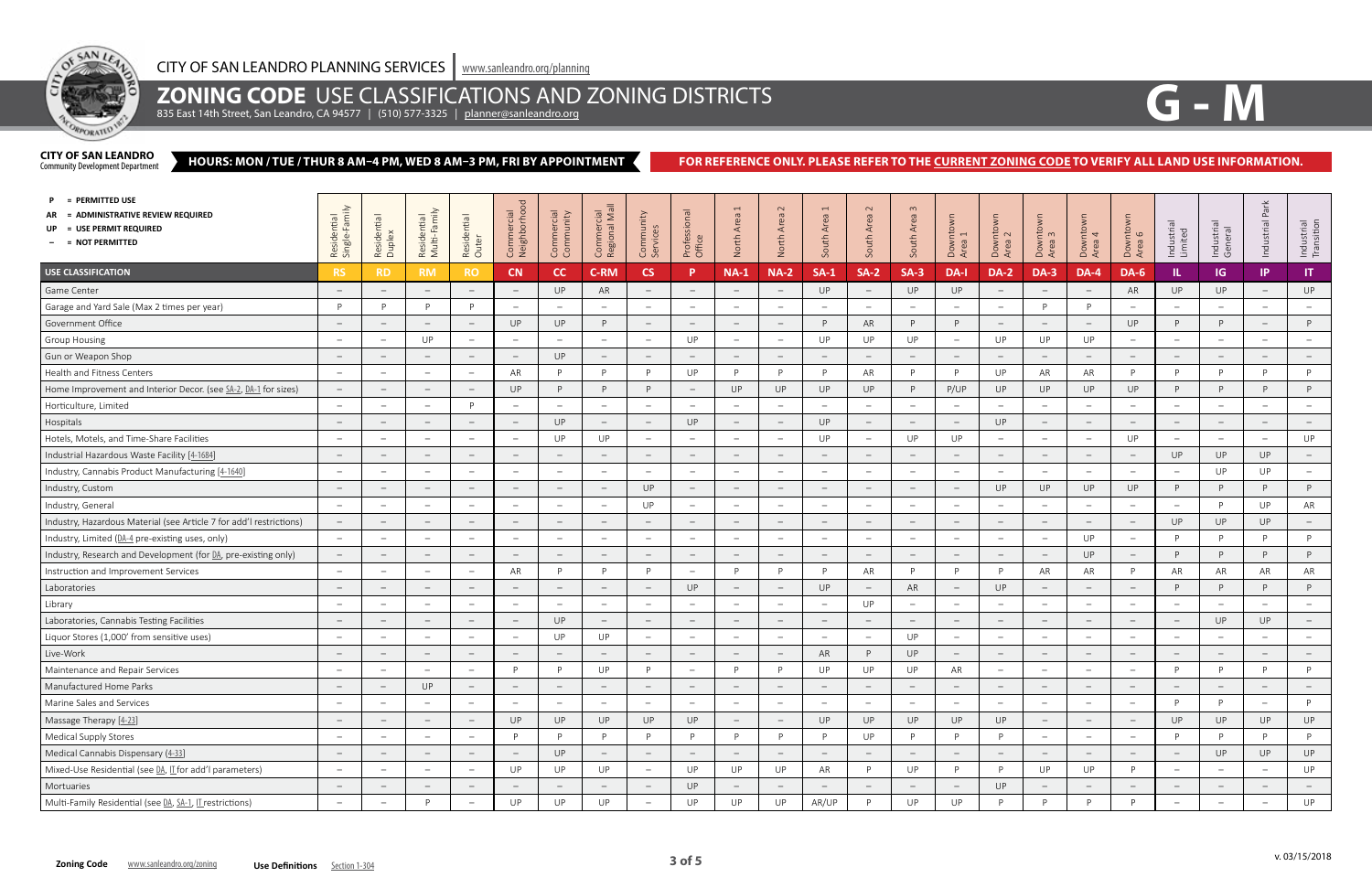

## **ZONING CODE** USE CLASSIFICATIONS AND ZONING DISTRICTS

835 East 14th Street, San Leandro, CA 94577 | (510) 577-3325 | <u>[planner@sanleandro.org](mailto:planner%40sanleandro.org?subject=)</u>

#### **HOURS: MON / TUE / THUR 8 AM–4 PM, WED 8 AM–3 PM, FRI BY APPOINTMENT CITY OF SAN LEANDRO**<br>Community Development Department

### FOR REFERENCE ONLY. PLEASE REFER TO THE **CURRENT ZONING CODE** TO VERIFY ALL LAND USE INFORMATION.



| = PERMITTED USE<br>= ADMINISTRATIVE REVIEW REQUIRED<br>= USE PERMIT REQUIRED<br>$-$ = NOT PERMITTED | min<br>Residential<br>Single-Fami | Residential<br>Duplex           | Residential<br>Multi-Family     | Residential<br>Outer     | Commercial<br>Neighborhoc       | Commercial<br>Community         | Commercial<br>Regional Mall     | Community<br>Services           | Professional<br>Office   | $\overline{ }$<br>Area<br>North | $\sim$<br>Area<br>North         | $\overline{ }$<br>Area<br>South   | $\sim$<br>Area<br>South         | $\omega$<br>Area<br>South       | Downtown<br>Area 1              | $intown1$<br>$2$<br>Area<br>Dow | Downtown<br>Area 3              | intown <sub>1</sub><br>Down<br>Area | ntown<br>16<br>Dowr<br>Area     | Industrial<br>Limited    | Industrial<br>General           | Æ<br>Industrial          | Industrial<br>Transition        |
|-----------------------------------------------------------------------------------------------------|-----------------------------------|---------------------------------|---------------------------------|--------------------------|---------------------------------|---------------------------------|---------------------------------|---------------------------------|--------------------------|---------------------------------|---------------------------------|-----------------------------------|---------------------------------|---------------------------------|---------------------------------|---------------------------------|---------------------------------|-------------------------------------|---------------------------------|--------------------------|---------------------------------|--------------------------|---------------------------------|
| <b>USE CLASSIFICATION</b>                                                                           | <b>RS</b>                         | <b>RD</b>                       | <b>RM</b>                       | <b>RO</b>                | CN                              | cc                              | <b>C-RM</b>                     | <b>CS</b>                       |                          | $NA-1$                          | <b>NA-2</b>                     | $SA-1$                            | $SA-2$                          | $SA-3$                          | DA-I                            | <b>DA-2</b>                     | <b>DA-3</b>                     | <b>DA-4</b>                         | <b>DA-6</b>                     | IL                       | IG                              | IP                       | IT.                             |
| Neighborhood/Specialty Food Markets (Size restrict DA-1, DA-3, DA-4)                                | $\hspace{0.1mm}-\hspace{0.1mm}$   | $\overline{\phantom{a}}$        | $\overline{\phantom{0}}$        | $\overline{\phantom{a}}$ |                                 | P                               | D                               | $\equiv$                        |                          | P                               | D                               | D                                 | AR                              | P                               | P/UP                            | <sup>D</sup>                    | UP                              | UP                                  | UP                              |                          | $\overline{\phantom{0}}$        |                          | AR                              |
| Nurseries                                                                                           | $\overline{\phantom{a}}$          | $\hspace{0.1mm}-\hspace{0.1mm}$ | $\overline{\phantom{a}}$        | $\equiv$                 | P                               | P                               | AR                              | $\equiv$                        | $\overline{\phantom{a}}$ | $\equiv$                        | $\hspace{0.1mm}-\hspace{0.1mm}$ | $\hspace{0.1mm}-\hspace{0.1mm}$   | $\overline{\phantom{m}}$        | UP                              | $\equiv$                        | $\overline{\phantom{0}}$        | $\overline{\phantom{0}}$        | $\overline{\phantom{a}}$            | $\equiv$                        | <b>D</b>                 | P                               | $\overline{\phantom{a}}$ | P                               |
| Offices, Business and Professional                                                                  | $\overline{\phantom{a}}$          | $\overline{\phantom{a}}$        | $\overline{\phantom{m}}$        | $\equiv$                 | D                               | P                               | <b>D</b>                        | $\equiv$                        | P                        | P                               | <b>D</b>                        | P                                 | AR                              | P                               | P                               | <b>P</b>                        | AR                              | P                                   | P                               |                          | P                               | <b>D</b>                 | P                               |
| Parcel Processing and Shipping Centers [2-726.G]                                                    | $\overline{\phantom{a}}$          |                                 | $\hspace{0.1mm}$                | $\overline{\phantom{m}}$ |                                 | $\equiv$                        |                                 | $\overline{\phantom{m}}$        |                          | $\hspace{0.1mm}-\hspace{0.1mm}$ |                                 |                                   | $\overline{\phantom{m}}$        | $\hspace{0.1mm}-\hspace{0.1mm}$ | $\hspace{0.1mm}-\hspace{0.1mm}$ |                                 | $\hspace{0.1mm}-\hspace{0.1mm}$ | $\overline{\phantom{m}}$            | $\equiv$                        | P/AR                     | P/AR                            | P/AR                     | AR                              |
| Park and Recreation Facility (see R, DA for add'l parameters)                                       | P/UP                              | P/UP                            | P/UP                            | P/UP                     | P                               | UP                              | $\equiv$                        | $\overline{\phantom{a}}$        | $\overline{\phantom{m}}$ | $\overline{\phantom{m}}$        | $ \,$                           | UP                                | UP                              | UP                              | $\overline{\phantom{m}}$        | UP                              | P/UP                            | P/UP                                | P                               | $\overline{\phantom{m}}$ | $\overline{\phantom{0}}$        | D                        | AR                              |
| Parking Lot                                                                                         | $\hspace{0.1mm}-\hspace{0.1mm}$   |                                 | $\overline{\phantom{a}}$        | $\overline{\phantom{m}}$ | AR                              | AR                              | AR                              | AR                              | AR                       | AR                              | AR                              | UP                                | $\hspace{0.1mm}-\hspace{0.1mm}$ | AR                              | AR                              | AR                              | $\overline{\phantom{m}}$        | $\overline{\phantom{a}}$            | AR                              | AR                       | AR                              | AR                       | AR                              |
| Pawn Shop                                                                                           | $\overline{\phantom{0}}$          | $\overline{\phantom{m}}$        | $\overline{\phantom{0}}$        | $\equiv$                 | $\overline{\phantom{a}}$        | UP                              | $\hspace{0.1mm}-\hspace{0.1mm}$ | $\overline{\phantom{m}}$        | $\overline{\phantom{m}}$ | $\equiv$                        | $\hspace{0.1mm}$                | $\overline{\phantom{a}}$          | $\equiv$                        | $\overline{\phantom{m}}$        | $\overline{\phantom{a}}$        | $\overline{\phantom{a}}$        | $\equiv$                        | $\overline{\phantom{m}}$            | $\overline{\phantom{m}}$        | $\overline{\phantom{m}}$ | $\equiv$                        | $\overline{\phantom{a}}$ | $\equiv$                        |
| Pharmacies (see SA & DA for additional size restrictions)                                           | $\hspace{0.1mm}-\hspace{0.1mm}$   | $\overline{\phantom{a}}$        | $\hspace{0.1mm}-\hspace{0.1mm}$ | $\overline{\phantom{0}}$ | <b>D</b>                        | P                               | D                               | $\hspace{0.1mm}-\hspace{0.1mm}$ | P                        | P                               | D                               | <b>D</b>                          | UP                              | P                               | P/UP                            | P/UP                            | $\overline{\phantom{m}}$        | $\overline{\phantom{m}}$            | P                               |                          | $\hspace{0.1mm}$                |                          | $\hspace{0.1mm}-\hspace{0.1mm}$ |
| Public Safety Facilities                                                                            | UP                                | <b>UP</b>                       | UP                              | UP                       | UP                              | UP                              | D                               | UP                              | UP                       | $\overline{\phantom{m}}$        | $\overline{\phantom{m}}$        | UP                                | UP                              | UP                              | UP                              | UP                              | UP                              | UP                                  | $\overline{\phantom{m}}$        | UP                       | UP                              | UP                       | UP                              |
| Public Storage                                                                                      | $\hspace{0.1mm}-\hspace{0.1mm}$   | $\overline{\phantom{m}}$        | $\hspace{0.1mm}-\hspace{0.1mm}$ | $\overline{\phantom{m}}$ | $\hspace{0.1mm}-\hspace{0.1mm}$ | $\equiv$                        | $\hspace{0.1mm}-\hspace{0.1mm}$ | UP                              | $\overline{\phantom{m}}$ | $\equiv$                        | $\overline{\phantom{a}}$        | $\hspace{0.1mm}$ $\hspace{0.1mm}$ | $\overline{\phantom{m}}$        | $\overline{\phantom{a}}$        | $\overline{\phantom{m}}$        | $\overline{\phantom{0}}$        | $\hspace{0.1mm}-\hspace{0.1mm}$ | $\overline{\phantom{m}}$            | $\overline{\phantom{m}}$        | UP                       | UP                              | $-$                      | UP                              |
| Real Estate Offices, Temporary                                                                      | $\overline{\phantom{a}}$          |                                 | $\frac{1}{2}$                   | $\qquad \qquad -$        | TUP                             | TUP                             | $\overline{\phantom{a}}$        | TUP                             | TUP                      | TUP                             | TUP                             | TUP                               | TUP                             | TUP                             | TUP                             | TUP                             | $\equiv$                        | $\overline{\phantom{0}}$            | TUP                             |                          | $\overline{\phantom{a}}$        |                          | $\overline{\phantom{m}}$        |
| Recycling Facilities; Bulk Reverse Vending Machine [4-1646]                                         | $\hspace{0.1mm}-\hspace{0.1mm}$   |                                 | $\overline{\phantom{m}}$        | $-$                      | AR                              | AR                              | $\hspace{0.1mm}$                | AR                              |                          | AR                              | AR                              | AR                                | AR                              | AR                              | $\overline{\phantom{m}}$        |                                 | $\hspace{0.1mm}-\hspace{0.1mm}$ | $\hspace{0.1mm}-\hspace{0.1mm}$     | $\hspace{0.1mm}-\hspace{0.1mm}$ | AR                       | AR                              | AR                       | AR                              |
| Recycling Facilities; Single-Feed Reverse Vending [4-1646]                                          | $\overline{a}$                    | $\overline{\phantom{0}}$        | $\overline{\phantom{0}}$        | $\qquad \qquad -$        | AR                              | AR                              | AR                              | AR                              | AR                       | AR                              | AR                              | AR                                | AR                              | AR                              | AR                              | AR                              | $\qquad -$                      | $\overline{\phantom{0}}$            | $\qquad \qquad -$               | AR                       | AR                              | AR                       | AR                              |
| Recycling Facilities; Small Collection [4-1646]                                                     | $\hspace{0.1mm}-\hspace{0.1mm}$   | $\overline{\phantom{m}}$        | $\hspace{0.1mm}-\hspace{0.1mm}$ | $ \,$                    | AR                              | AR                              | $\overline{\phantom{a}}$        | AR                              | $\overline{\phantom{m}}$ | $\hspace{0.1mm}-\hspace{0.1mm}$ | $\hspace{0.1mm}-\hspace{0.1mm}$ | AR                                | AR                              | AR                              | $\hspace{0.1mm}-\hspace{0.1mm}$ | $\overline{\phantom{a}}$        | $\hspace{0.1mm}-\hspace{0.1mm}$ | $\overline{\phantom{m}}$            | $\hspace{0.1mm}-\hspace{0.1mm}$ |                          | $\hspace{0.1mm}-\hspace{0.1mm}$ | $\overline{\phantom{m}}$ | $\hspace{0.1mm}-\hspace{0.1mm}$ |
| Recycling Facilities; Heavy Processing [4-1646]                                                     | $\overline{\phantom{a}}$          | $\overline{\phantom{0}}$        | $\overline{\phantom{0}}$        | $\overline{\phantom{a}}$ | $\overline{\phantom{a}}$        | $\overline{\phantom{a}}$        | $\overline{\phantom{a}}$        | $\sim$                          | $\overline{\phantom{m}}$ | $\equiv$                        | $\overline{\phantom{m}}$        | $\overline{\phantom{0}}$          | $\equiv$                        | $\overline{\phantom{m}}$        | $\overline{\phantom{a}}$        | $\overline{\phantom{a}}$        | $\sim$                          | $\qquad \qquad -$                   | $-$                             |                          | UP                              | $\overline{\phantom{a}}$ | UP                              |
| Recycling Facilities; Large Collection [4-1646]                                                     | $\equiv$                          | $\overline{\phantom{m}}$        | $\overline{\phantom{a}}$        | $\overline{\phantom{m}}$ | $\hspace{0.1mm}-\hspace{0.1mm}$ | AR                              | $\hspace{0.1mm}-\hspace{0.1mm}$ | AR                              | $-$                      | $\equiv$                        | $\hspace{0.1mm}-\hspace{0.1mm}$ | AR                                | AR                              | $\hspace{0.1mm}-\hspace{0.1mm}$ | $\equiv$                        | $\overline{\phantom{m}}$        | $ \,$                           | $\overline{\phantom{a}}$            | $\equiv$                        | AR                       | AR                              | AR                       | UP                              |
| Recycling Facilities; Light Processing [4-1646]                                                     | $\equiv$                          | $\overline{\phantom{a}}$        | $\overline{\phantom{a}}$        | $\overline{\phantom{a}}$ | $\overline{\phantom{m}}$        | $\sim$                          | $\hspace{0.1mm}-\hspace{0.1mm}$ | $\sim$                          | $\overline{\phantom{m}}$ | $\equiv$                        | $\overline{\phantom{a}}$        | $\overline{\phantom{0}}$          | $\equiv$                        | $\qquad \qquad -$               | $\equiv$                        | $\hspace{0.1mm}$                | $\sim$                          | $\overline{\phantom{m}}$            | $\equiv$                        | AR                       | AR                              |                          | UP                              |
| Recycling Facilities; Haz.Mat., Small Scale [4-1646]                                                | $\overline{\phantom{a}}$          |                                 | $\overline{\phantom{0}}$        | $\overline{\phantom{m}}$ |                                 | $\hspace{0.1mm}-\hspace{0.1mm}$ |                                 | UP                              |                          | $\hspace{0.1mm}-\hspace{0.1mm}$ |                                 |                                   | $\overline{\phantom{m}}$        | $\overline{\phantom{0}}$        | $\overline{\phantom{m}}$        |                                 | $\overline{\phantom{m}}$        | $\overbrace{\phantom{123221111}}$   | $-$                             |                          | $\hspace{0.1mm}-\hspace{0.1mm}$ |                          |                                 |
| Residential, Pre-Existing Uses (see Article 6 & 7)                                                  | P                                 | D                               | P                               | P                        | $\overline{\phantom{m}}$        | $\overline{\phantom{a}}$        | $\overline{\phantom{m}}$        | $\overline{\phantom{m}}$        |                          | $\overline{\phantom{m}}$        | $\overline{\phantom{m}}$        | $\overline{\phantom{a}}$          | $\overline{\phantom{m}}$        | $\overline{\phantom{m}}$        | P                               | D                               | P                               | P                                   | P                               | D                        | P                               | D                        | P                               |
| Residential Congregate Care Facilities [2-518]                                                      | P                                 | P                               | P                               | P                        |                                 | $\overline{\phantom{a}}$        |                                 | $\overline{\phantom{m}}$        |                          | $\equiv$                        | $\hspace{0.1mm}-\hspace{0.1mm}$ | $\overline{\phantom{0}}$          | $\overline{\phantom{m}}$        |                                 | $\hspace{0.1mm}-\hspace{0.1mm}$ | D                               | P                               | P                                   | $-$                             |                          | $\equiv$                        |                          | $\overline{\phantom{a}}$        |
| Residential Congregate Care Facilities, Limited                                                     | P                                 | P                               | P                               | P                        | $\overline{\phantom{a}}$        | $\equiv$                        | $\overline{\phantom{m}}$        | $\overline{\phantom{m}}$        | $\overline{\phantom{m}}$ | $\overline{\phantom{a}}$        | $\hspace{0.1mm}-\hspace{0.1mm}$ | $\overline{\phantom{a}}$          | $\overline{\phantom{a}}$        | $\overline{\phantom{m}}$        | $\overline{\phantom{m}}$        | $\overline{D}$                  | P                               | P                                   | $\equiv$                        | $\sim$                   | $\hspace{0.1mm}-\hspace{0.1mm}$ | $\overline{\phantom{a}}$ | $\equiv$                        |
| Residential Hotels                                                                                  | $-$                               | $\overline{\phantom{a}}$        | $\overline{\phantom{m}}$        | $\overline{\phantom{0}}$ | $\overline{\phantom{a}}$        | $\hspace{0.1mm}-\hspace{0.1mm}$ | $\overline{\phantom{0}}$        | $\hspace{0.1mm}-\hspace{0.1mm}$ | $\overline{\phantom{m}}$ | $\hspace{0.1mm}-\hspace{0.1mm}$ | $-$                             | UP                                | $\overline{\phantom{a}}$        | $\overline{\phantom{a}}$        | $\overline{\phantom{0}}$        |                                 | $\overline{\phantom{a}}$        | $\overline{\phantom{m}}$            | $\overline{\phantom{0}}$        |                          | $\hspace{0.1mm}$                | $\overline{\phantom{m}}$ | $\hspace{0.1mm}-\hspace{0.1mm}$ |
| Residual Repositories for Hazardous Waste                                                           | $\equiv$                          |                                 | $\overline{\phantom{0}}$        | $\equiv$                 | $\overline{\phantom{a}}$        | $\overline{\phantom{a}}$        |                                 | $\equiv$                        | $\overline{\phantom{a}}$ | $\overline{\phantom{m}}$        | $\overline{\phantom{m}}$        | $\sim$                            | $\equiv$                        | $\overline{\phantom{m}}$        | $\equiv$                        | $\overline{\phantom{0}}$        | $\overline{\phantom{a}}$        | $\overline{\phantom{a}}$            | $-$                             |                          | UP                              | $\overline{\phantom{a}}$ |                                 |
| Restaurants, Full Service [2-674.G]                                                                 | $\hspace{0.1mm}-\hspace{0.1mm}$   | $\overline{\phantom{m}}$        | $\overline{\phantom{m}}$        | $\overline{\phantom{m}}$ | <b>D</b>                        | P                               | D                               | P                               |                          | P                               | P.                              | P                                 | AR                              | P                               | P                               | P                               | UP                              | UP                                  | P                               | AR                       | AR                              | AR                       | P                               |
| Retail Sales (see SA & DA for size restrictions)                                                    | $\overline{\phantom{0}}$          |                                 | $\overline{\phantom{0}}$        | $\qquad \qquad -$        | <b>D</b>                        | P                               | D                               | $\overline{\phantom{a}}$        | $\overline{\phantom{a}}$ | P                               | <b>D</b>                        | <b>D</b>                          | AR/UP                           | P                               | P/UP                            | <b>D</b>                        | UP                              | UP                                  | P                               | AR                       | AR                              | AR                       | P                               |
| Retail Sales, Big Box                                                                               | $\overline{\phantom{a}}$          |                                 | $\overline{\phantom{m}}$        | $\qquad \qquad -$        | $\overline{\phantom{a}}$        | UP                              | UP                              | P                               |                          | $\equiv$                        | $\overline{\phantom{a}}$        |                                   | $\overline{\phantom{m}}$        | UP                              | $\equiv$                        |                                 | $\hspace{0.1mm}-\hspace{0.1mm}$ | $\overline{\phantom{m}}$            | $\qquad \qquad -$               | UP                       | P                               | P                        | AR                              |
| Retail Sales, Outdoors                                                                              | $\overline{\phantom{a}}$          | $\overline{\phantom{0}}$        | $\sim$                          | $\overline{\phantom{a}}$ | TUP                             | TUP                             | TUP                             | TUP                             | TUP                      | TUP                             | TUP                             | TUP                               | TUP                             | TUP                             | TUP                             | TUP                             | $\sim$                          | $\sim$                              | TUP                             |                          | $\qquad \qquad -$               |                          | $\equiv$                        |
| Retail Services (see PHD, DA-6 & IP for add'l parameters)                                           | $\overline{\phantom{a}}$          |                                 |                                 |                          |                                 | P                               |                                 | $\overline{\phantom{a}}$        |                          | <b>D</b>                        |                                 | D                                 | UP                              | P                               | <b>D</b>                        |                                 | UP                              | UP                                  | P                               | AR                       | AR                              | D                        | $\mathsf{P}$                    |